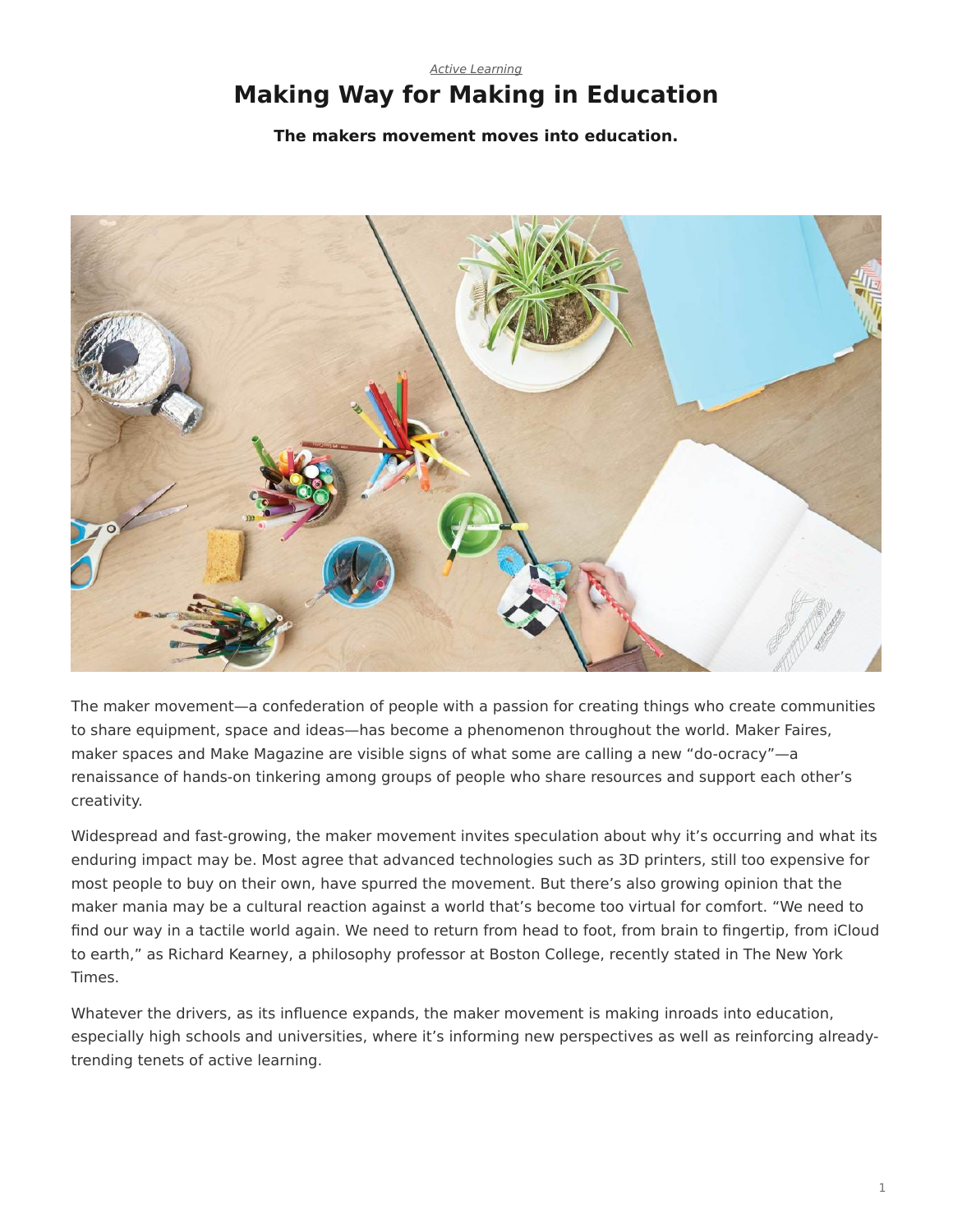"The maker movement focuses on collaboration as well as the physical act of making," explains Andrew Kim, a Steelcase education researcher. "In our research, we have found that, at the same time that technology is reshaping education, the importance of face-to-face learning is also growing, providing new opportunities for hands-on learning instead of all lecture-based."

Maker spaces in schools are far from traditional "sage on the stage" classrooms. Less predictably, they're also different than the industrial arts workshops of the past. The machines used to make things are now more sophisticated, of course, but so is the intent behind the curriculum, according to Scott Witthoft and Scott Doorley, co-authors of the book "Make Space" and the designers behind the learning spaces at the Hasso Plattner Institute of Design at Stanford University, more widely known as the Stanford d.school. Doorley puts it this way: "Industrial arts used to be taught almost like a trade school, whereas the maker movement is more about empowerment and getting students to see that they can affect change in the world."

Within education, maker spaces are emerging within or alongside innovation labs — settings where people engage in collaborative experimentation and problem-solving across a range of disciplines, increasingly using design-thinking methodologies. Whatever is being practiced, it's an active and collaborative way of thinking and approaching challenges. Although design thinking has its origins in design and engineering, it's not limited to those fields and the outcome isn't necessarily a physical object — what Doorley calls "stuff." Whether people are creating objects, systems or ideas, the maker movement dovetails into pedagogies focused on moving education from primarily a didactic delivery-of-facts mode to a more active, generative mode: "Learning to do as you do to learn," as Doorley describes the process.

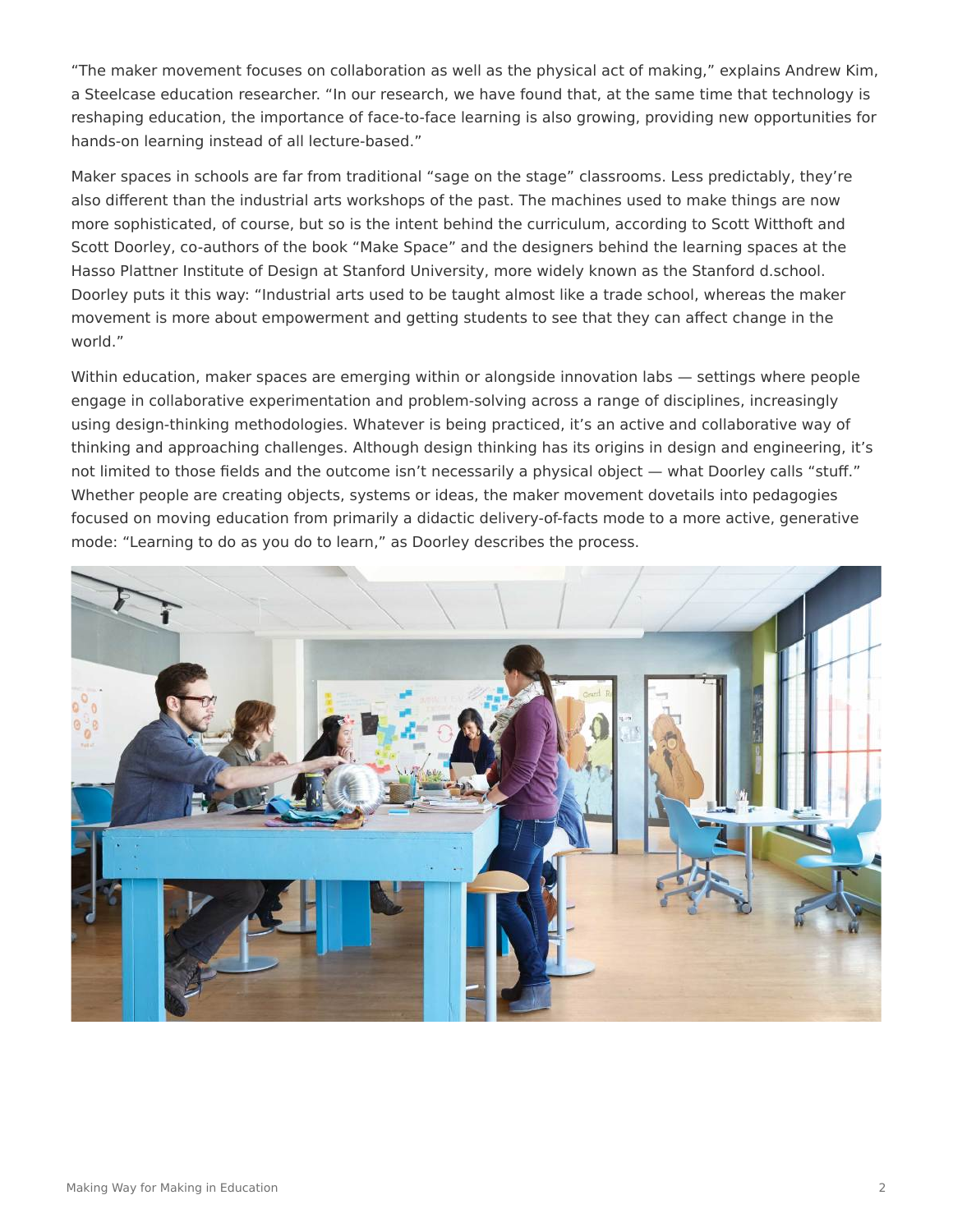The vision of empowerment through making is foundational for an after-school program at West Michigan Center for Arts and Technology in urban Grand Rapids. In the facility's arts and tech labs, teens selected from the city's public high schools have opportunities to flex their creative muscle, working with professional tools and technology as they learn skills in a team environment with professional artists as instructors. The facility includes "maker space" labs for photography, video game design, ceramics, fashion, sculpture, comic + zine, street art, and audio and video production. All are designed for active learning, easily reconfigurable depending on the task. Each year participating students choose a social problem and then apply designthinking skills to creatively address it by making something. For example, this year they're focusing on the problem of bullying. To address it, those in the photography team are exploring techniques to create portraits that capture the intrinsic beauty of each person.

**"It's about the process as well as the product. By reflecting on the creative process and learning skills, students realize that they can make positive change, for themselves and their community. They find their voice."**

**KIM DABBS** | Executive Director.

### **A FRESH PERSPECTIVE**

The University of Southern Mississippi is another institution that incorporated design thinking when creating its Think Center, an innovative teaching and learning center that offers spaces and services for faculty development and student engagement. Included is an active-learning classroom that any professor can reserve and a variety of drop-in informal settings, equipped with whiteboards, markers, sticky notes and other innovation tools, for students working in teams or alone.

"We encourage students and professors to experiment, look at options, and think critically and creatively about strategies to improve the learning experience — really approaching everything with a fresh eye," says Bonnie Cooper, Think Center coordinator, who was a trainer in the business arena for 15 years before moving into higher education in 2000. "The excitement is what we love to see when people are in this space. Sometimes a new environment can bring a fresh perspective to a class. Here there's energy. Learning can be fun, and we see that. And I think the more students feel that way, the more enriched they become as learners."

Within and outside of academia, many say it's an approach that is moving education in the right direction.

"We know that in today's job market there's increasing need for people with 21st-century skills, especially the ability to innovate, collaborate and respond to change in creative ways," says Steelcase's Andrew Kim. "It's a higher-order way of thinking that requires practice, not just theory. By teaching students to be collaborative and creative, schools are sharing the same goals as employers."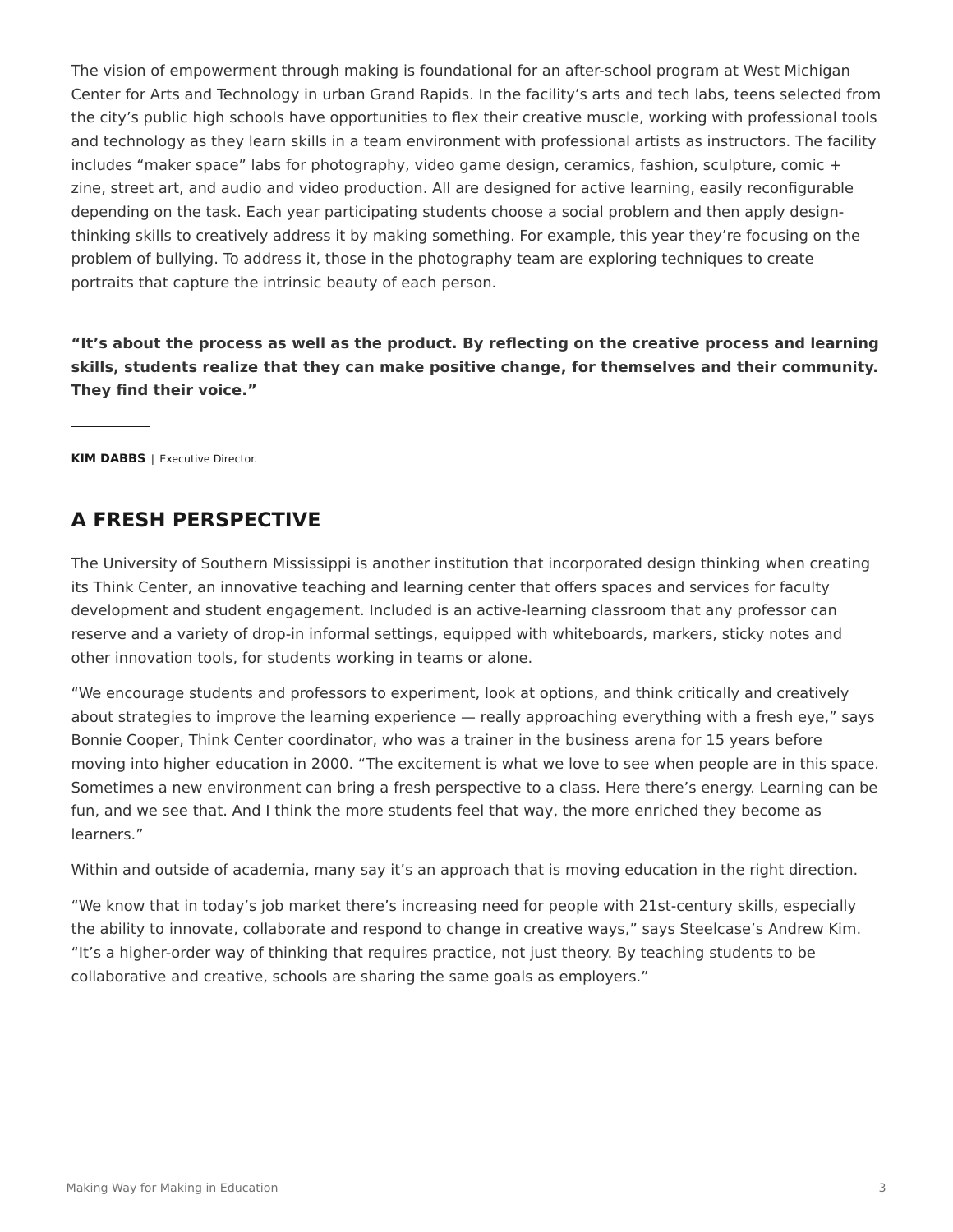# **THINKING + DOING**

New ways of learning require new kinds of spaces, and some of the most progressive universities are modeling their newest learning environments on corporate innovation spaces. Based on insights derived from more than a decade of research into educational environments, Steelcase provides products and spatial concepts specifically designed to support active learning. One prominent example: A small team of Steelcase researchers and designers collaborated with the d.school on aspects of the space they were creating. It has since become a widely emulated environment for project-based, creative learning.

"Creating spaces for active experimentation starts with intent," says Frank Graziano, a Steelcase researcher who has collaborated with the Stanford d.school and, most recently, the university's school of engineering. "How can space bias you to the action of thinking and doing? How can the space 'grant' a broader set of permissions, activating idea generation and supporting students by creating a means for translating abstract thinking into tangible artifacts?"

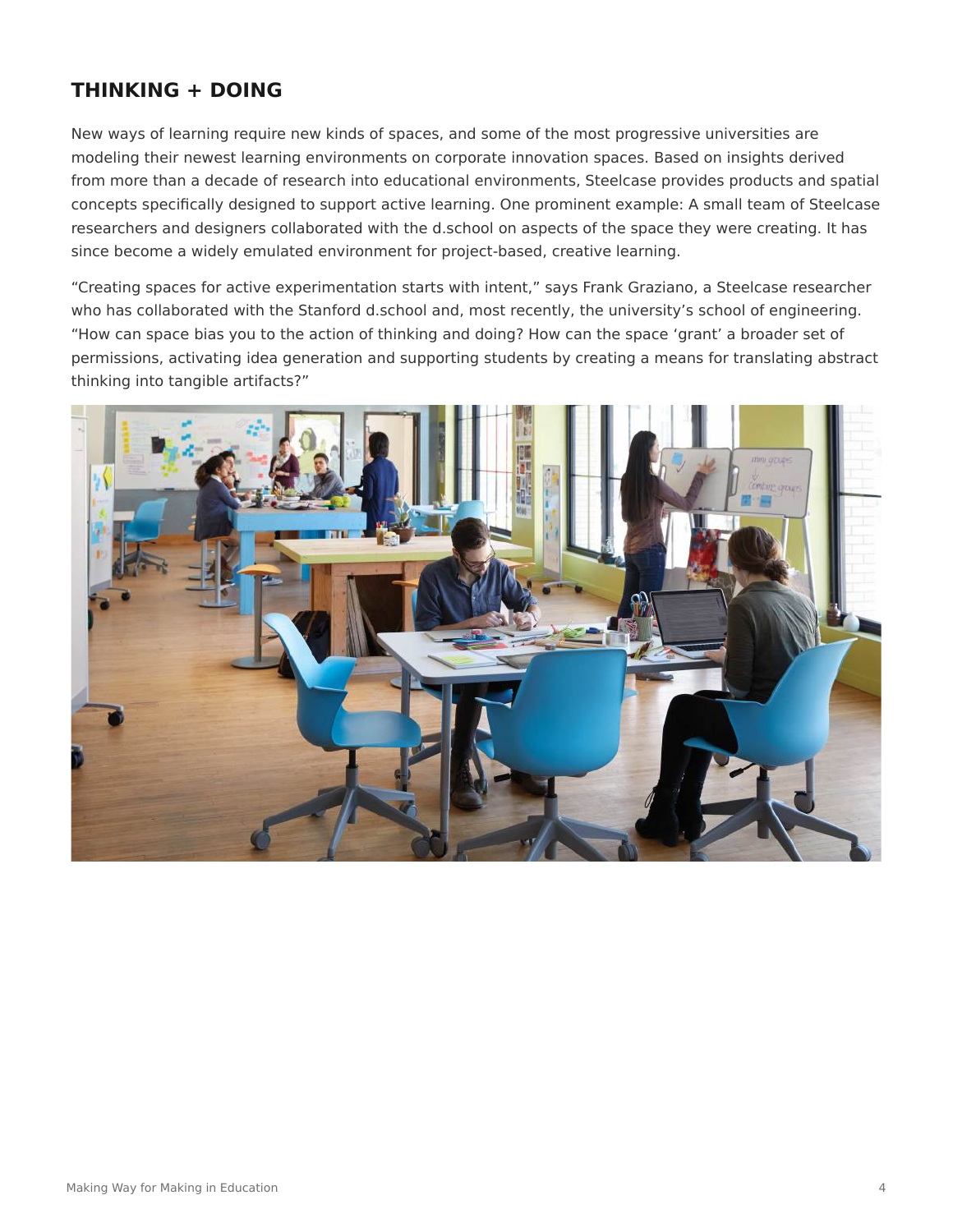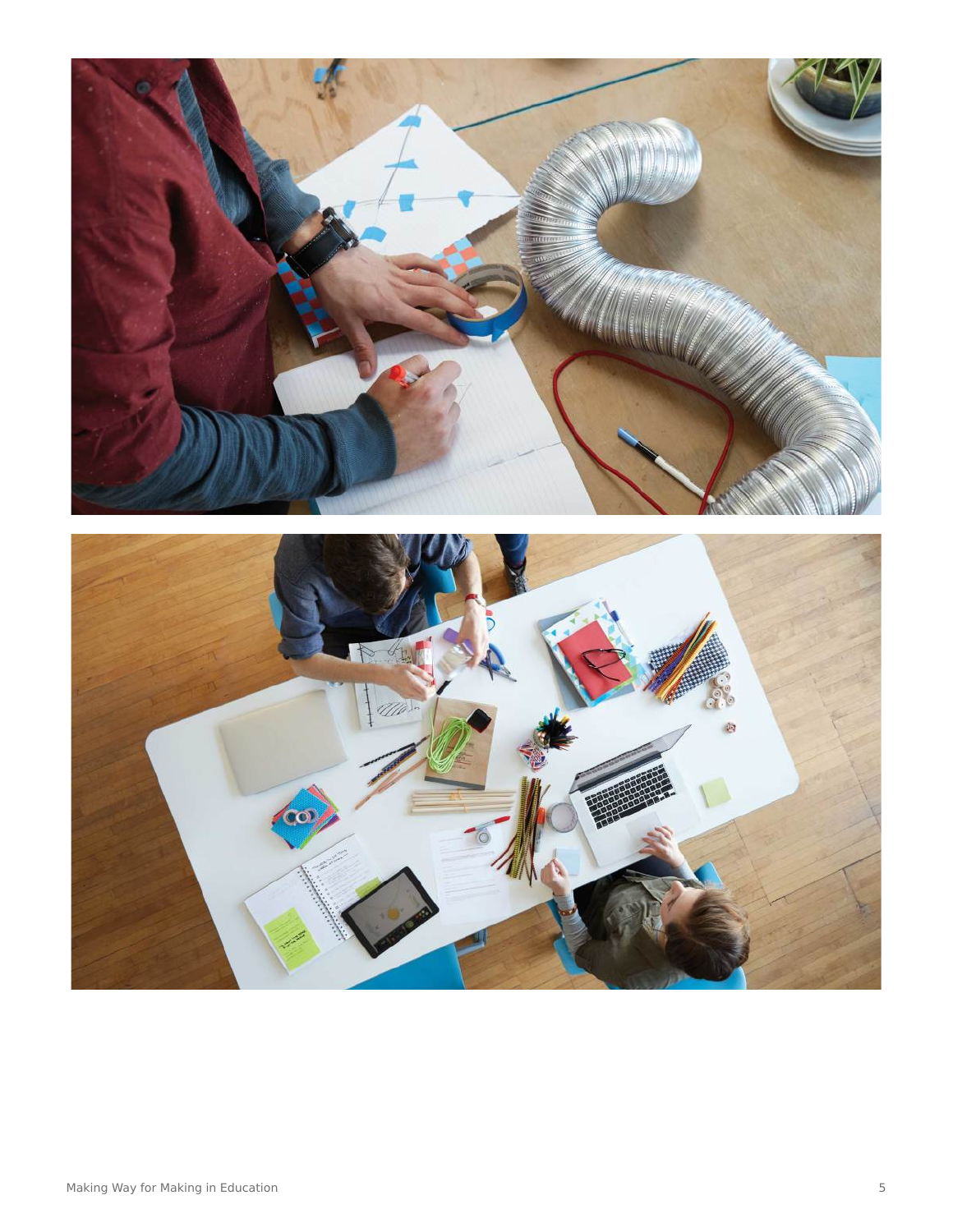## **MAKING A MAKER SPACE**

Based on research into creative learning spaces as well as the firsthand experience of creating and working in the company's own recently opened innovation center, Steelcase researchers and designers offer these guidelines for maker spaces:

**Make it inspiring:** Bright colors, comfortable furnishings, daylight and access to the outdoors stimulate engagement. Ambient stimuli can foster creative thinking. Dull surroundings stimulate boredom.

**Make it flexible and make-your-own:** Allow teachers and learners to configure the space to meet own their needs, recognizing these change from class session to class session and from one phase of the project to another. Mobile furniture is a must for configuring a variety of settings.

**Create zones:** Making and collaborating tend to be noisy, while contemplation thrives on quiet. Make sure the layout and furnishings are fluid enough to support students who want to work alone between collaboration sessions. Especially if it's a space that houses machines for making prototypes, separate thinking areas from making areas as much as possible.

**Be ready for mess:** Arraying materials helps teams "think out loud" about ideas and possibilities. Make sure that work surfaces are large enough for teams to gather around, and include adequate storage for materials and work-in-progress.

**Leverage vertical displays:** Working at a desk or table is private to those around it, but mobile and fixed whiteboards let everyone share ideas in the making and exhibit successes. When it comes to whiteboards and markers, there is no such thing as too many.

**Support various postures:** Physical postures and body movement can influence the creative process. In groups, standing can encourage interactions and engagement. For individual work, relaxed postures or walking can promote new ways of thinking.

**Make digital content-sharing easy:** More and more, relevant content exists in digital formats. Choose technologies that allow participants to easily share what's in their devices as well as what's in their minds.

"The maker movement isn't just about making for making's sake," summarizes Andrew Kim. "It's about understanding and practicing innovation. With that at its heart, it deserves the attention it's gaining in education."

#### **Featured Products**

**[+About Steelcase](https://www.steelcase.com/eu-en/about/steelcase/our-company/)**